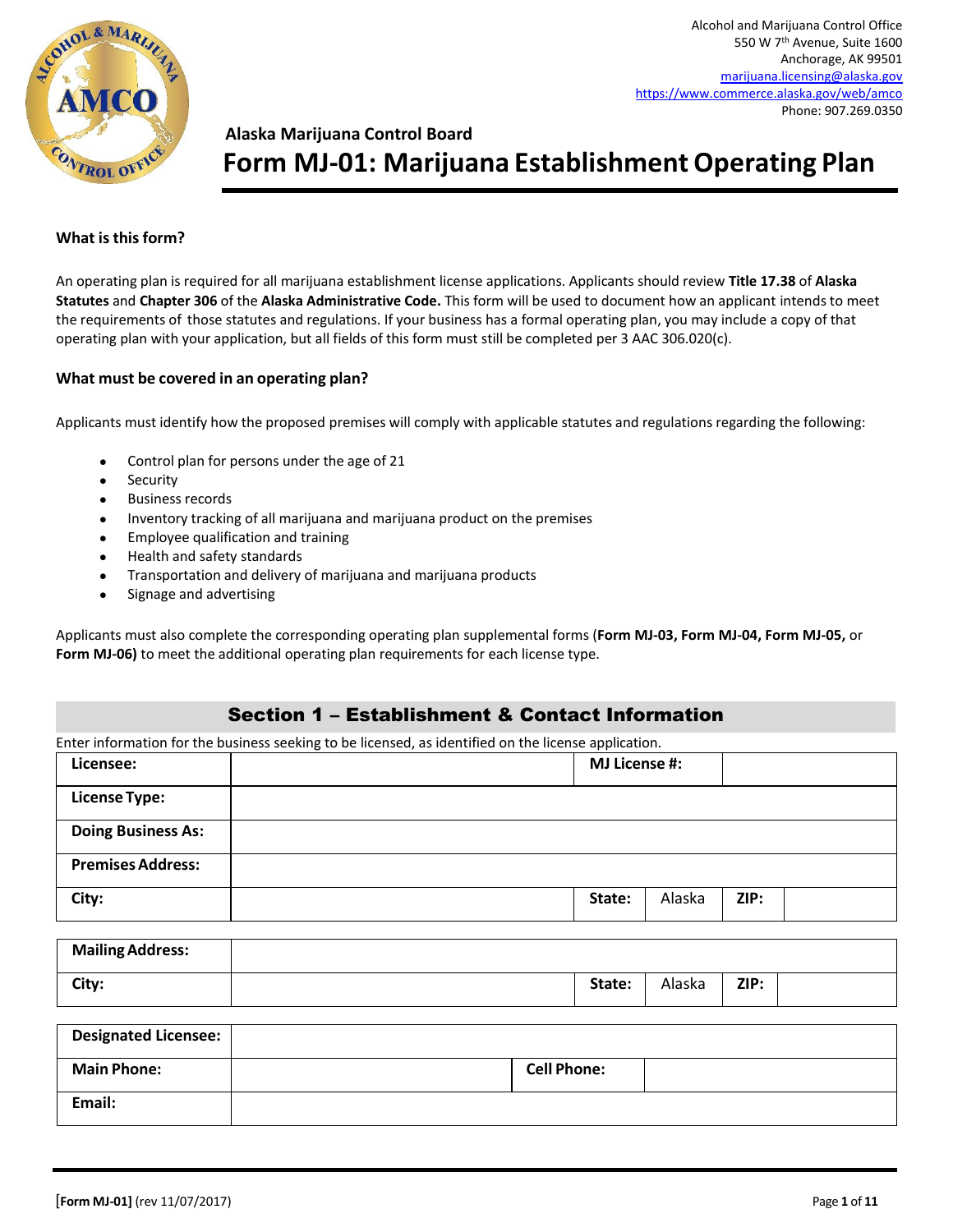

## Section 2 – Control Plan for Persons Under the Age of 21

**2.1. Describe how the marijuana establishment will prevent persons under the age of 21 from gaining access to any portion of the licensed premises and marijuana items:**

# Section 3 – Security

**Restricted Access Areas (3 AAC 306.710):**

**3.1. Describe how you will prevent unescorted members of the public from entering restricted access areas:**

**3.2. Describe your recordkeeping and processes for admitting visitors into and escorting them through restricted access areas:**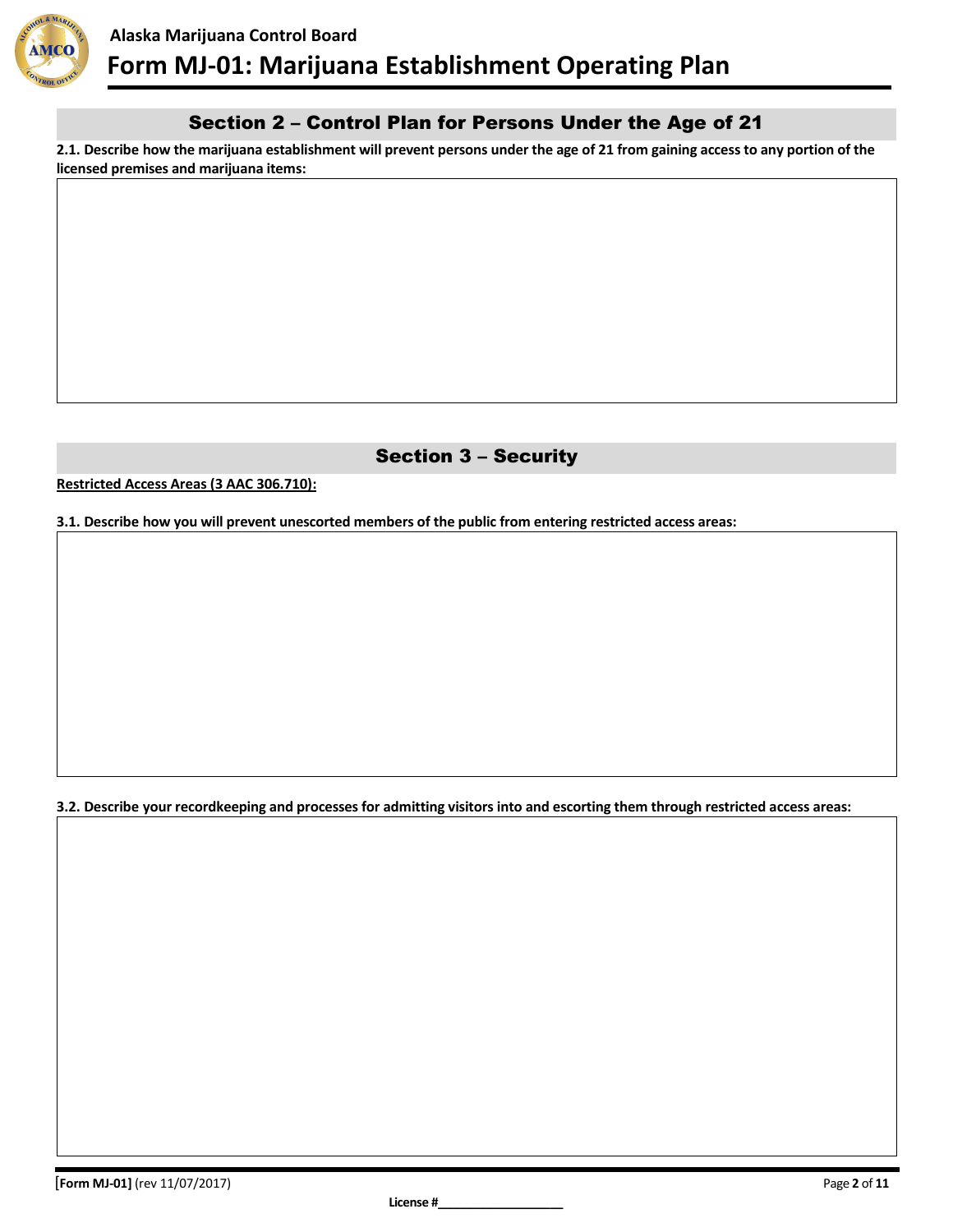

**3.3. Provide samples of licensee-produced identification badges that will be displayed by each licensee, employee, or agent while on the premises, and of visitor identification badges that will be worn by all visitors while in restricted access areas:**

**Security Alarm Systems and Lock Standards (3 AAC 306.715):**

**3.4. Exterior lighting is required to facilitate surveillance. Describe how the exterior lighting will meet this requirement:**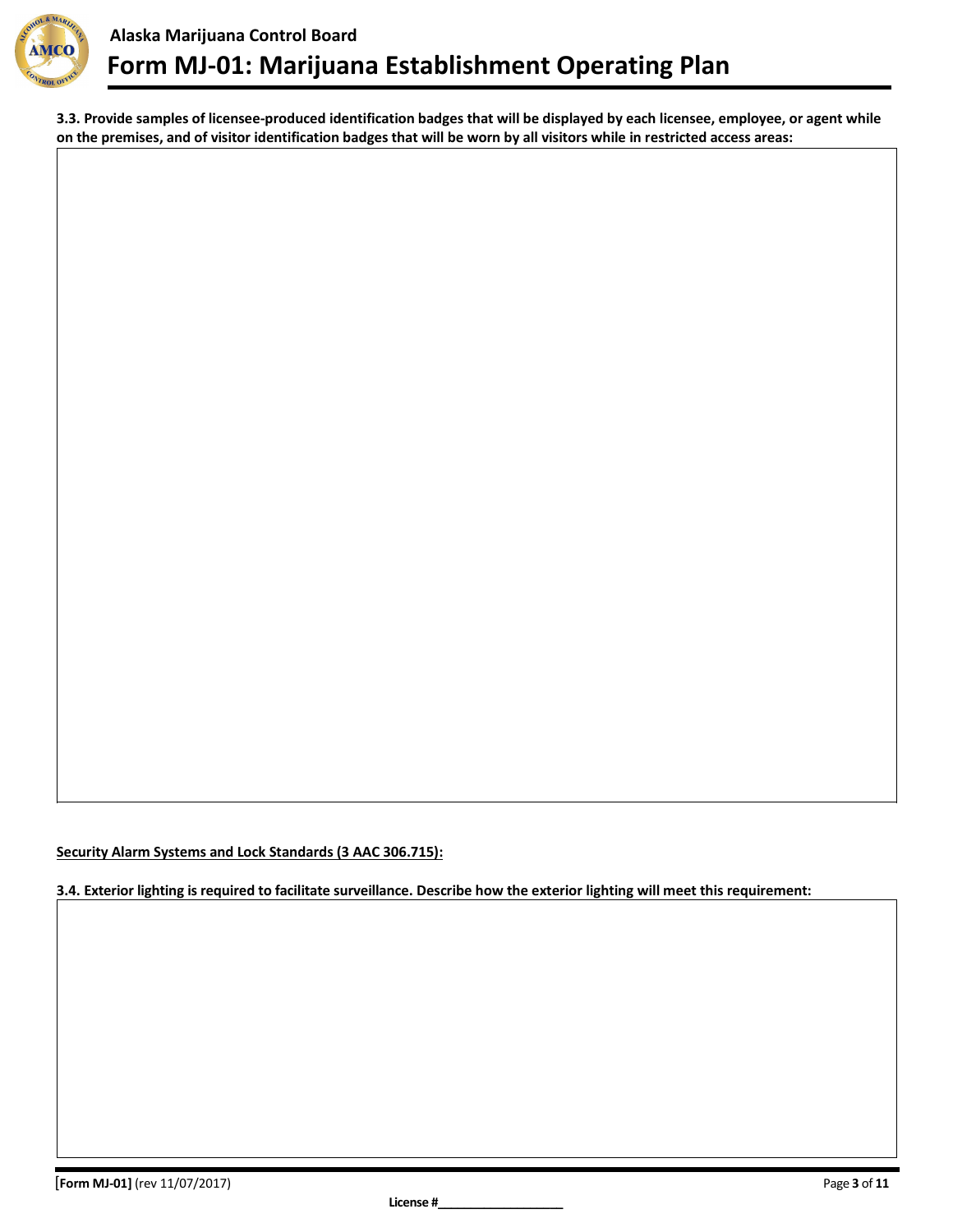

**3.5. An alarm system is required for all license types that must be activated on all exterior doors and windows when the licensed premises is closed for business. Describe the security alarm system for the proposed premises, explain how it will meet all regulatory requirements, and outline your policies and procedures regarding the actions to be taken by a licensee, employee, or agent when any automatic or electronic notification system alerts a local law enforcement agency of an unauthorized breach:**

**3.6. Describe your policies and procedures for preventing diversion of marijuana or marijuana product, including by employees:**

**3.7. Describe your policies and procedures for preventing loitering:**

You must be able to certify the statement below. Read the following and then sign your initials in the box to the right: Initials

**3.8. I certify that if any additional security devices are used, such as a motion detector, pressure switch, and duress, panic, or hold-up alarm, to enhance security of the licensed premises, I will have written policies and procedures describing their use.**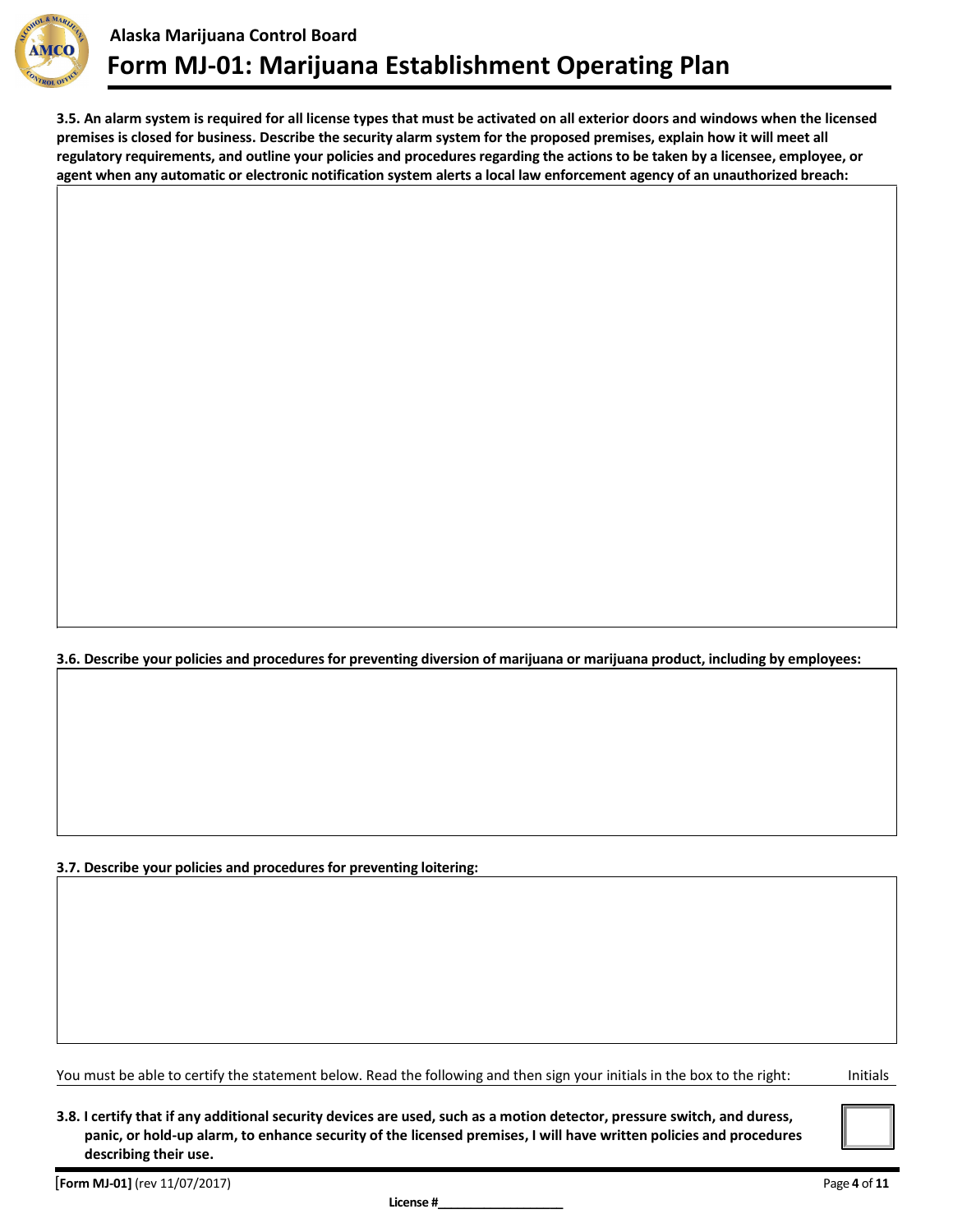

#### **Video Surveillance (3 AAC 306.720):**

You must be able to certify each statement below. Read the following and then sign your initials in the corresponding box: Initials

- **3.9. The video surveillance and camera recording system for the licensed premises covers each restricted access area, and both the interior and exterior of each entrance to the facility.**
- **3.10. Each video surveillance recording: is preserved for a minimum of 40 days, in a format that can be easily accessed for viewing (consistent with the Alcohol & Marijuana Control Office's approved format list); clearly and accurately displays the time and date; and is archived in a format that does not permit alteration of the recorded image.**
- **3.11. The surveillance room or area is clearly defined on the Form MJ-02: Premises Diagram that is submitted with this application.**
- **3.12. Surveillance recording equipment and video surveillance records are housed in a designated, locked, and secure area or in a lock box, cabinet, closet or other secure area where access is limited to the licensee(s), an authorized employee, and law enforcement personnel (including an agent of the Marijuana Control Board).**

**3.13. Describe how the video cameras will be placed to produce a clear view adequate to identify any individual inside the licensed premises, or within 20 feet of each entrance to the licensed premises:**

**3.14. Describe the locked and secure area where video surveillance recording equipment and original copies of surveillance records will be housed and stored, and how you will ensure the area is accessible only to authorized personnel, law enforcement, or an agent of the Marijuana Control Board. If you will be using an offsite monitoring service and offsite storage of video surveillance records, your response must include how the offsite facility will meet these security requirements:**

| [Form MJ-01] (rev 11/07/2017) | Page 5 of 11 |
|-------------------------------|--------------|
|-------------------------------|--------------|

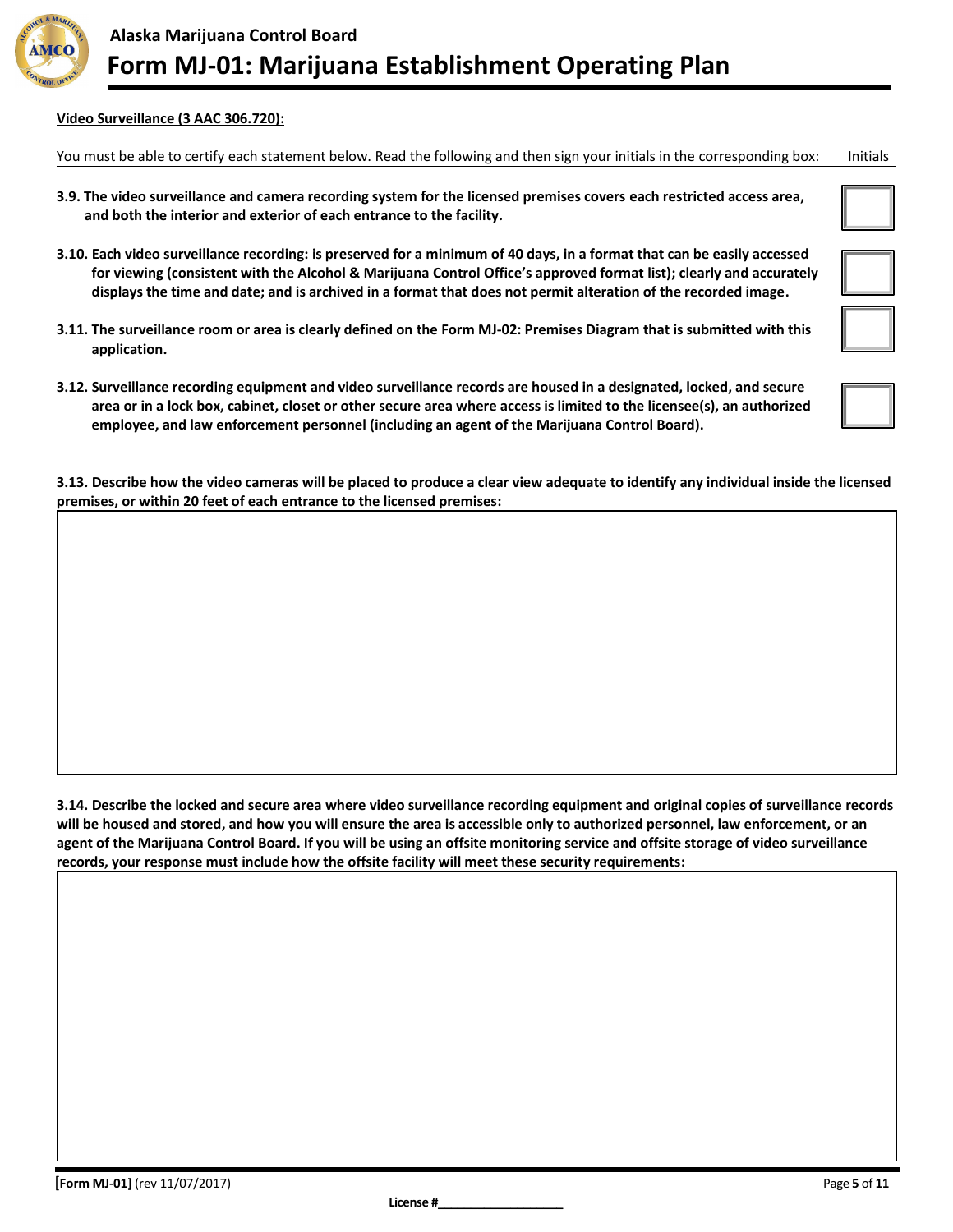

#### Section 4 – Business Records

Review the requirements under 3 AAC 306.755. All licensed marijuana establishments must maintain, in a format that is readily understood by a reasonably prudent business person, certain business records.

#### **4.1. I certify that the following business records will be maintained and kept on the licensed premises:**

- **a. all books and records necessary to fully account for each business transaction conducted under my license for the current year and three preceding calendar years** *(records for the last six months must be maintained on the licensed premises; older records may be archived on or off-premises)***;**
- **b. a current employee list setting out the full name and marijuana handler permit number of each licensee, employee, and agent who works at the marijuana establishment;**
- **c. the business contact information for vendors that maintain video surveillance systems and security alarm systems for the licensed premises;**
- **d. records related to advertising and marketing;**
- **e. a current diagram of the licensed premises, including each restricted access area;**
- **f. a log recording the name, and date and time of entry of each visitor permitted into a restricted access area;**
- **g. all records normally retained for tax purposes;**
- **h. accurate and comprehensive inventory tracking records that account for all marijuana inventory activity from seed or immature plant stage until the retail marijuana or retail marijuana product is sold to a consumer, to another marijuana establishment, or destroyed;**
- **i. transportation records for marijuana and marijuana product, as required by 3 AAC 306.750(f); and**
- **j. registration and inspection reports of scales registered under the Weights and Measures Act, as required by 3 AAC 306.745.**

**4.2. A marijuana establishment is required to exercise due diligence in preserving and maintaining all required records. Describe how you will prevent records and data, including electronically maintained records, from being lost or destroyed:**

| <b>Initials</b> |  |  |
|-----------------|--|--|
|                 |  |  |
|                 |  |  |

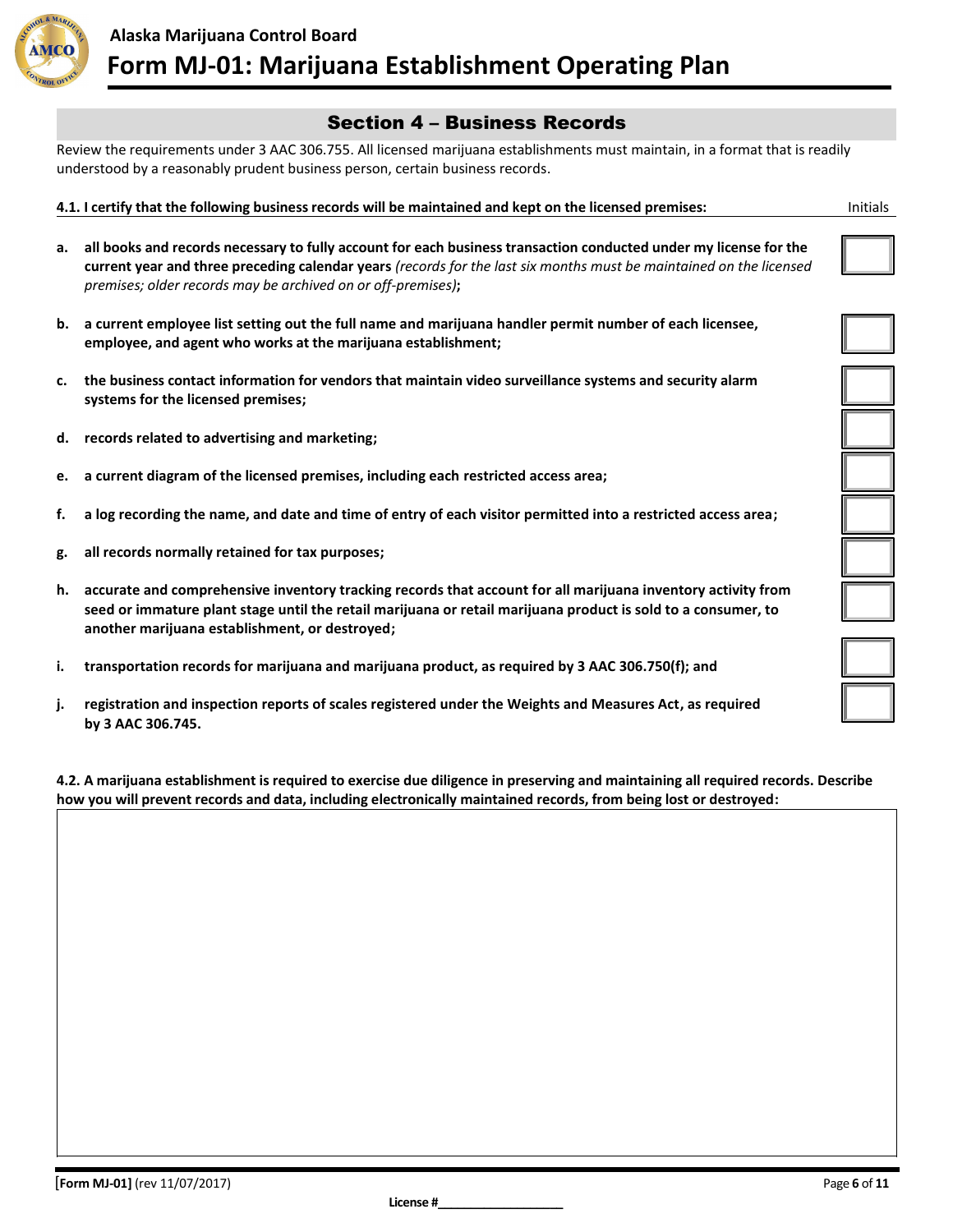

### Section 5 – Inventory Tracking of All Marijuana and Marijuana Product

Review the requirements under 3 AAC 306.730. All licensed marijuana establishments must use a marijuana inventory tracking system capable of sharing information with Metrc to ensure all marijuana cultivated and sold in the state, and each marijuana product processed and sold in the state, is identified and tracked from the time the marijuana is propagated from seed or cutting, through transfer to another licensed marijuana establishment, or use in manufacturing a marijuana product, to a completed sale of marijuana or marijuana product, or disposal of the harvest batch of marijuana or production lot of marijuana product.

You must be able to certify each statement below. Read the following and then sign your initials in the corresponding box: Initials

- **5.1. My marijuana establishment will be using Metrc, and if any other tracking software is used, it will be capable of sharing information with Metrc.**
- **5.2. All marijuana delivered to a marijuana establishment will be weighed on a scale registered in compliance with 3 AAC 306.745.**
- **5.3. My marijuana establishment will use registered scales in compliance with AS 45.75.080 (Weights and Measures Act), as required by 3 AAC 306.745.**

# Section 6 – Employee Qualification and Training

Review the requirements under 3 AAC 306.700. A marijuana establishment and each licensee, employee, or agent of the marijuana establishment who sells, cultivates, manufactures, tests, or transports marijuana or a marijuana product, or who checks the identification of a consumer or visitor, must obtain a marijuana handler permit from the board before being licensed or beginning employment at a marijuana establishment.

You must be able to certify each statement below. Read the following and then sign your initials in the corresponding box: Initials

- **6.1. Each licensee, employee, or agent of the marijuana establishment who sells, cultivates, manufactures, tests, or transports marijuana or marijuana product, or who checks the identification of a consumer or visitor, shall obtain a marijuana handler permit from the board before being licensed or beginning employment at the marijuana establishment.**
- **6.2. Each licensee, employee, or agent who is required to have a marijuana handler permit shall keep that person's marijuana handler permit card in that person's immediate possession (or a valid copy on file on the licensed premises) when on the licensed premises.**
- **6.3. Each licensee, employee, or agent who is required to have a marijuana handler permit shall ensure that that person's marijuana handler permit card is valid and has not expired.**

#### **6.4. Describe any in-house training that will be provided to employees and agents (apart from a marijuana handler course):**

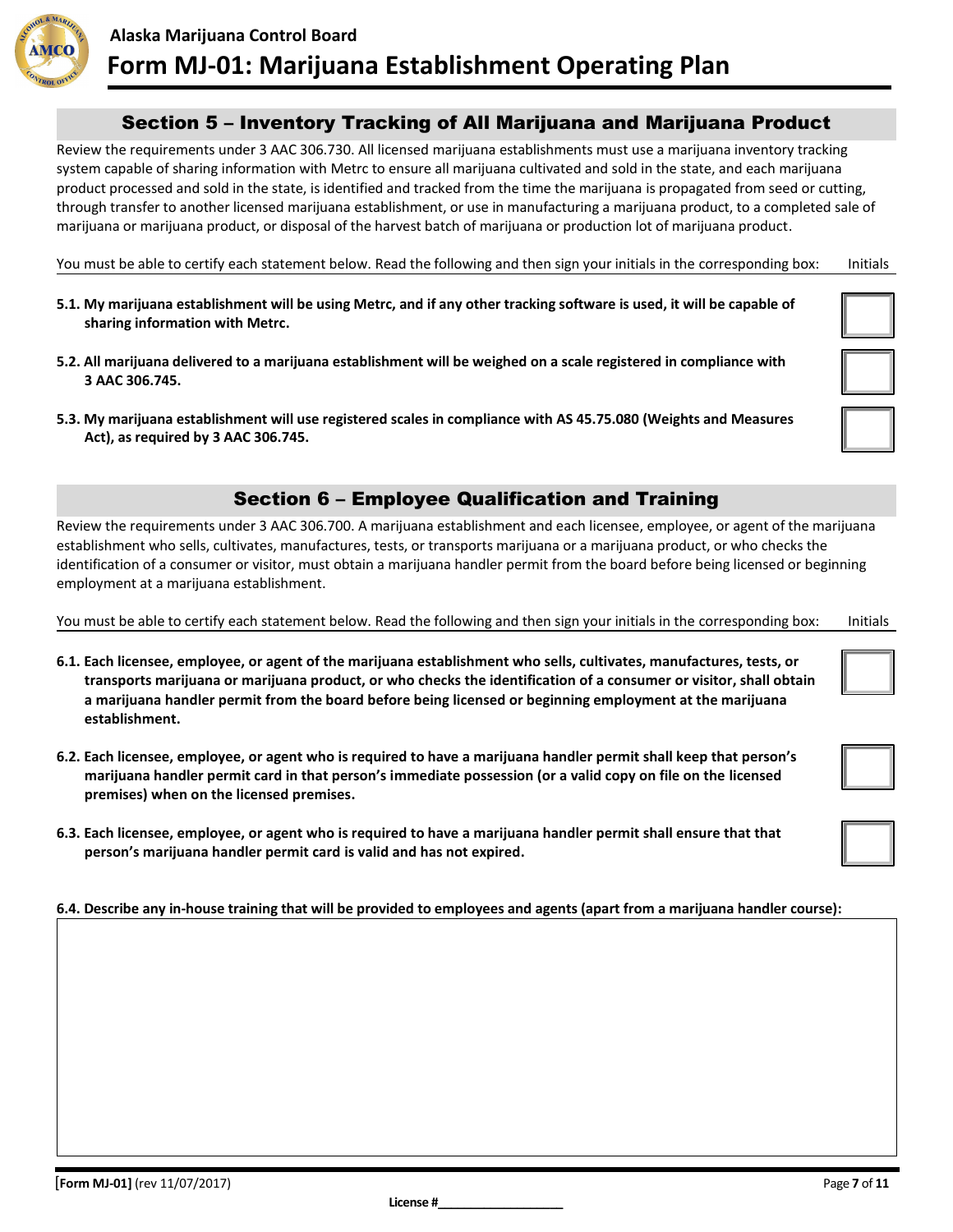

## Section 7 – Health and Safety Standards

Review the requirements under 3 AAC 306.735.

|  | You must be able to certify each statement below. Read the following and then sign your initials in the corresponding box: lnitials |  |
|--|-------------------------------------------------------------------------------------------------------------------------------------|--|
|--|-------------------------------------------------------------------------------------------------------------------------------------|--|

- **7.1. I understand that a marijuana establishment is subject to inspection by the local fire department, building inspector, or code enforcement officer to confirm that health or safety concerns are not present.**
- **7.2. I have policies regarding health and safety standards (including: ensuring a person with an illness or infection does not come into contact with marijuana or marijuana product; good hygienic practices; cleaning and maintenance of equipment and the premises; pest deterrence; chemical storage; sanitation principles; and proper handling of marijuana and marijuana product) and will take all reasonable measures and precautions to ensure that they are met or exceeded.**
- **7.3. I have policies to ensure that any marijuana or marijuana product that has been stored beyond its usable life, or was stored improperly, is not salvaged and returned to the marketplace.**
- **7.4. I have policies to ensure that in the event information about the age or storage conditions of marijuana or marijuana product is unreliable, the marijuana or marijuana product will be handled in accordance with 3 AAC 306.735(d).**

| Answer "Yes" or "No" to each of the following questions:                                                                                                                                      | Yes | No |
|-----------------------------------------------------------------------------------------------------------------------------------------------------------------------------------------------|-----|----|
| 7.5. Adequate and readily accessible toilet facilities that are maintained and in good repair and sanitary condition $\ \cdot\ $<br>are clearly indicated on my Form MJ-02: Premises Diagram. |     |    |
| 7.6. Convenient handwashing facilities with running water at a suitable temperature are clearly indicated on my $   \cdot   $<br>Form MJ-02: Premises Diagram.                                |     |    |

**7.7. If you answered "No" to either 7.5 or 7.6 above, describe how toilet and/or handwashing facilities are made accessible, as required by 3 AAC 306.735(b)(2):**

### Section 8 – Transportation and Delivery of Marijuana and Marijuana Products

Review the requirements under 3 AAC 306.750.

**8.1. Describe how marijuana or marijuana product will be prepared, packaged, and secured for shipment. Include a description of the type of locked, safe, and secure storage compartments to be used in vehicles transporting marijuana or marijuana product:**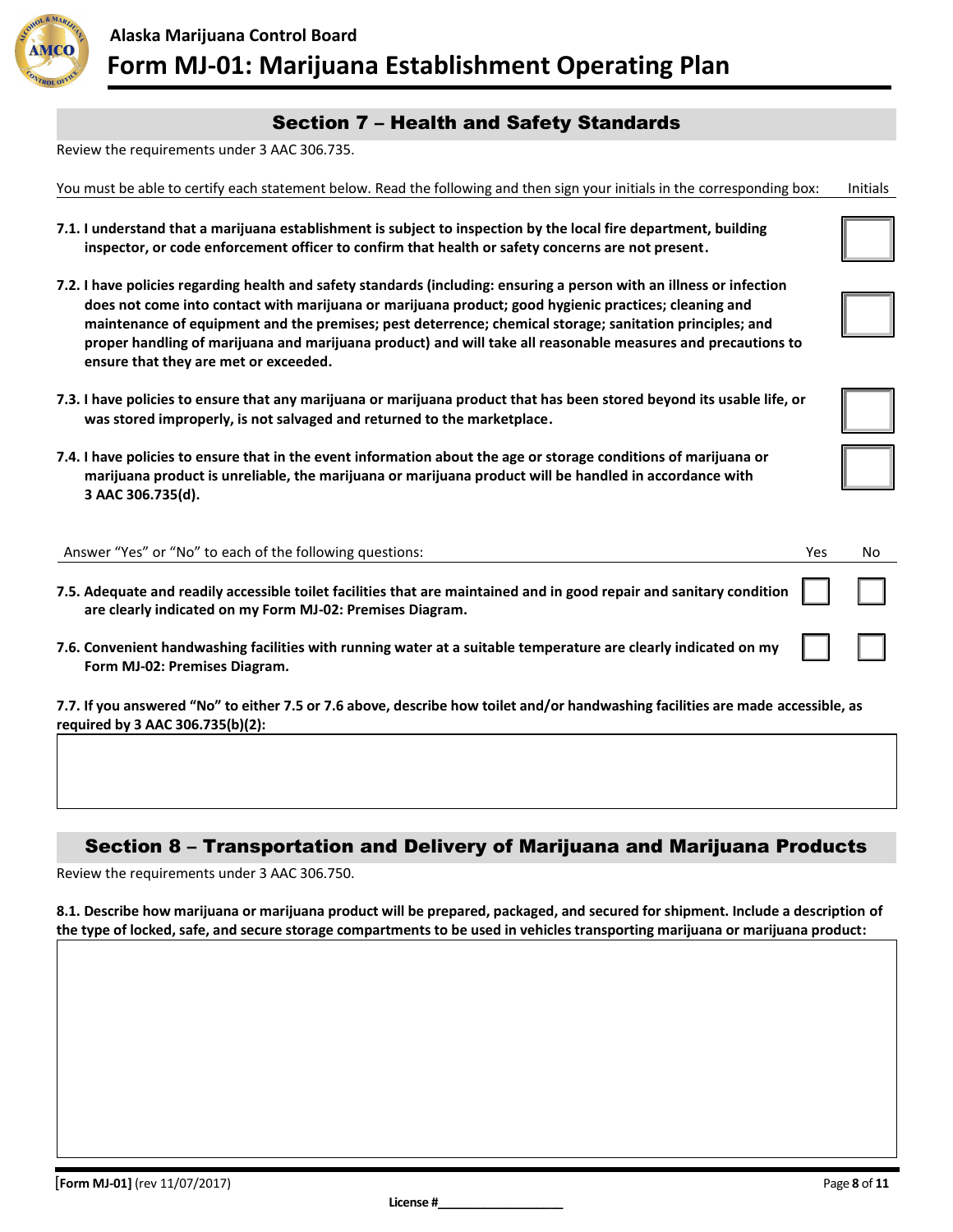

You must be able to certify each statement below. Read the following and then sign your initials in the corresponding box: Initials

- **8.2. The marijuana establishment from which a shipment of marijuana or marijuana product originates will ensure that any individual transporting marijuana shall have a marijuana handler permit required under 3 AAC 306.700.**
- **8.3. The marijuana establishment that originates the transport of any marijuana or marijuana product will use the marijuana inventory tracking system to record the type, amount, and weight of marijuana or marijuana product being transported, the name of the transporter, the time of departure and expected delivery, and the make, model, and license plate number of the transporting vehicle.**
- **8.4. The marijuana establishment that originates the transport of any marijuana or marijuana product will ensure that a complete printed transport manifest on a form prescribed by the board must be kept with the marijuana or marijuana product at all times during transport.**
- **8.5. During transport, any marijuana or marijuana product will be in a sealed package or container in a locked, safe, and secure storage compartment in the vehicle transporting the marijuana or marijuana product, and the sealed package will not be opened during transport.**
- **8.6. Any vehicle transporting marijuana or marijuana product will travel directly from the shipping marijuana establishment to the receiving marijuana establishment, and will not make any unnecessary stops in between except to deliver or pick up marijuana or marijuana product at any other licensed marijuana establishment.**
- **8.7. When the marijuana establishment receives marijuana or marijuana product from another licensed marijuana establishment, the recipient of the shipment will use the marijuana inventory tracking system to report the type, amount, and weight of marijuana or marijuana product received.**
- **8.8. The marijuana establishment will refuse to accept any shipment of marijuana or marijuana product that is not accompanied by the transport manifest.**

### Section 9 – Signage and Advertising

**9.1. Describe any signs that you intend to post on your establishment with your business name, including quantity, dimensions, graphics, and location on your establishment (photos or drawings may be attached):**





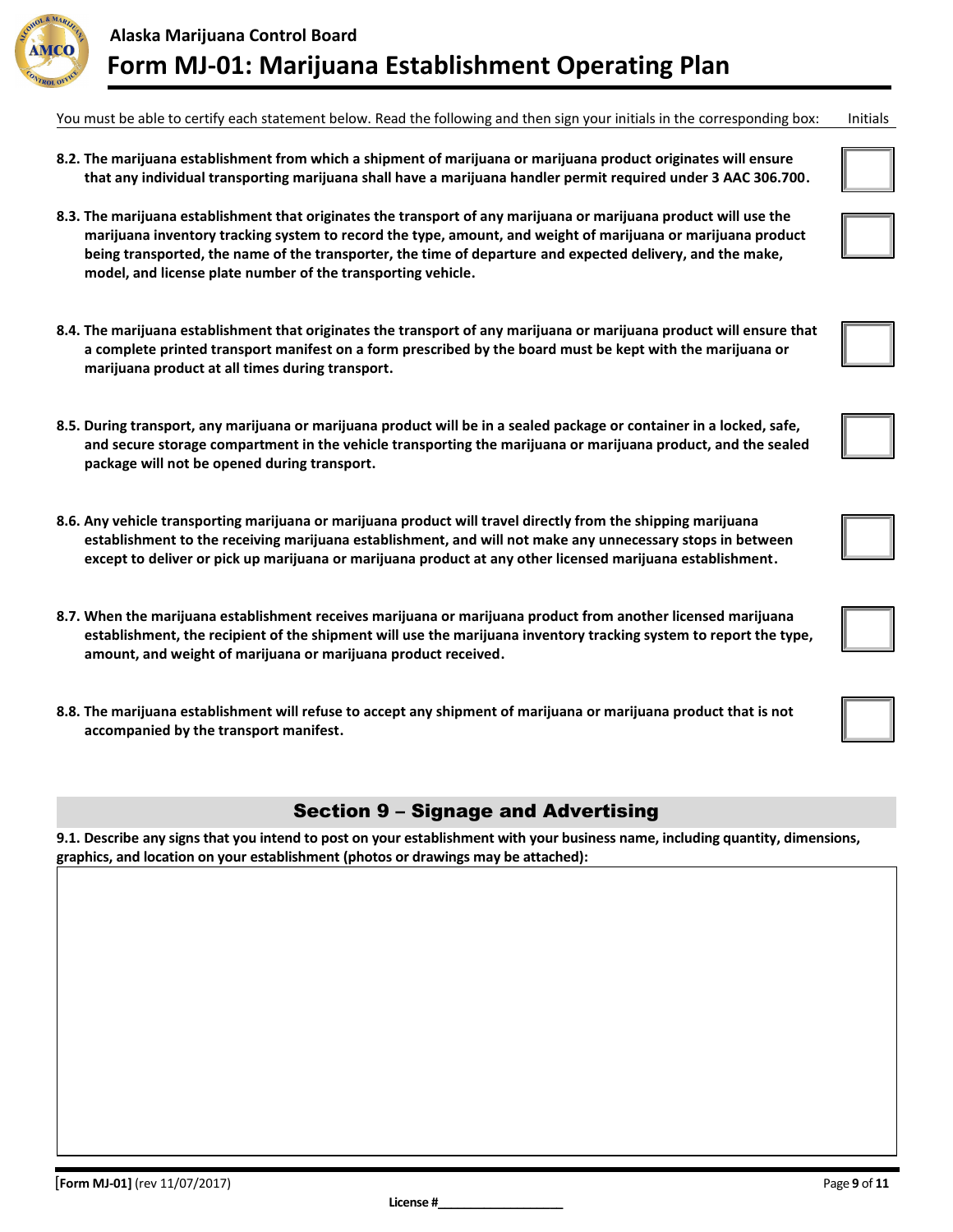

**9.2. Describe any advertising you intend to distribute of your establishment. Include medium types and business logos (photos or drawings may be attached):**

I declare under penalty of unsworn falsification that this form, including all accompanying schedules and statements, is true, correct, and complete.

| Signature of licensee         | Notary Public in and for the State of Alaska  |               |
|-------------------------------|-----------------------------------------------|---------------|
|                               | My commission expires:                        |               |
| Printed name of licensee      |                                               |               |
|                               | Subscribed and sworn to before me this day of | 20            |
| [Form MJ-01] (rev 11/07/2017) |                                               | Page 10 of 11 |